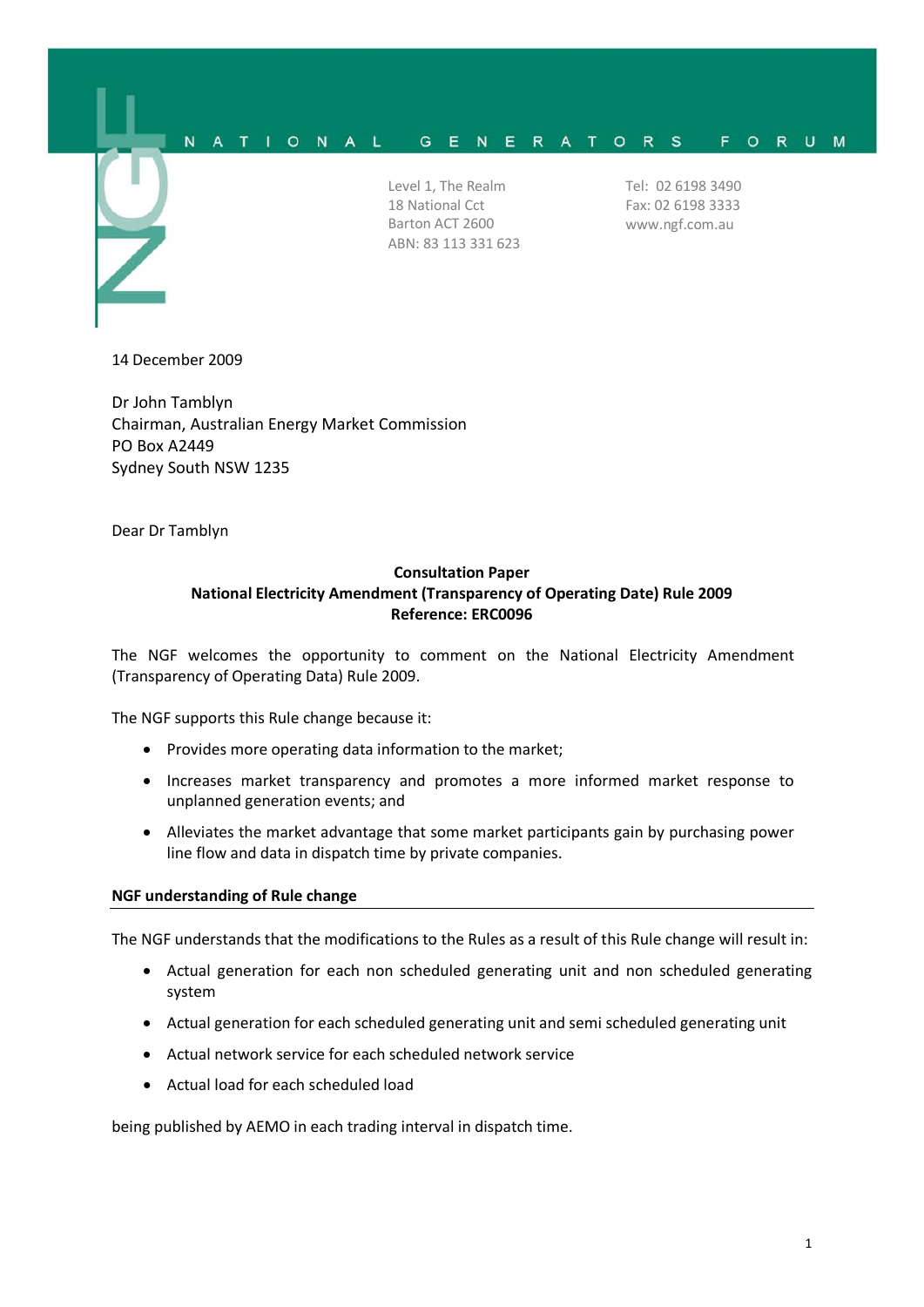As a result of the way in which the Rules will be modified, AEMO will still be required to publish the data on:

- Dispatched generation for scheduled generating unit and semi scheduled generating unit
- Dispatched network service for each scheduled network service
- Dispatched load for each scheduled load

on the next trading day (D+1).

However, it will no longer be required to publish data on:

- Actual generation for each non scheduled generating unit and non scheduled generating system
- Actual generation for each scheduled generating unit and semi scheduled generating unit

on the next trading day (D+1).

## **NGF position**

The NGF believes there should be an unambiguous obligation for AEMO to publish information relating to:

- Actual generation for each non scheduled generating unit and non scheduled generating system
- Actual generation for each scheduled generating unit and semi scheduled generating unit
- Actual network service for each scheduled network service
- Actual load for each scheduled load

by AEMO in each trading interval in dispatch time.

We support this because:

- Whilst clause 3.13.1 (a) states that AEMO must make available to scheduled generators, semi scheduled generators and market participants on request any information concerning the market which is not confidential, we still believe that the requirement to publish this NEM operating data on the next day- as opposed to in dispatch time, represents a prohibition against publishing it earlier.
- Publishing operating data in dispatch time on the same day is a significant change from the current market information publication schedule.